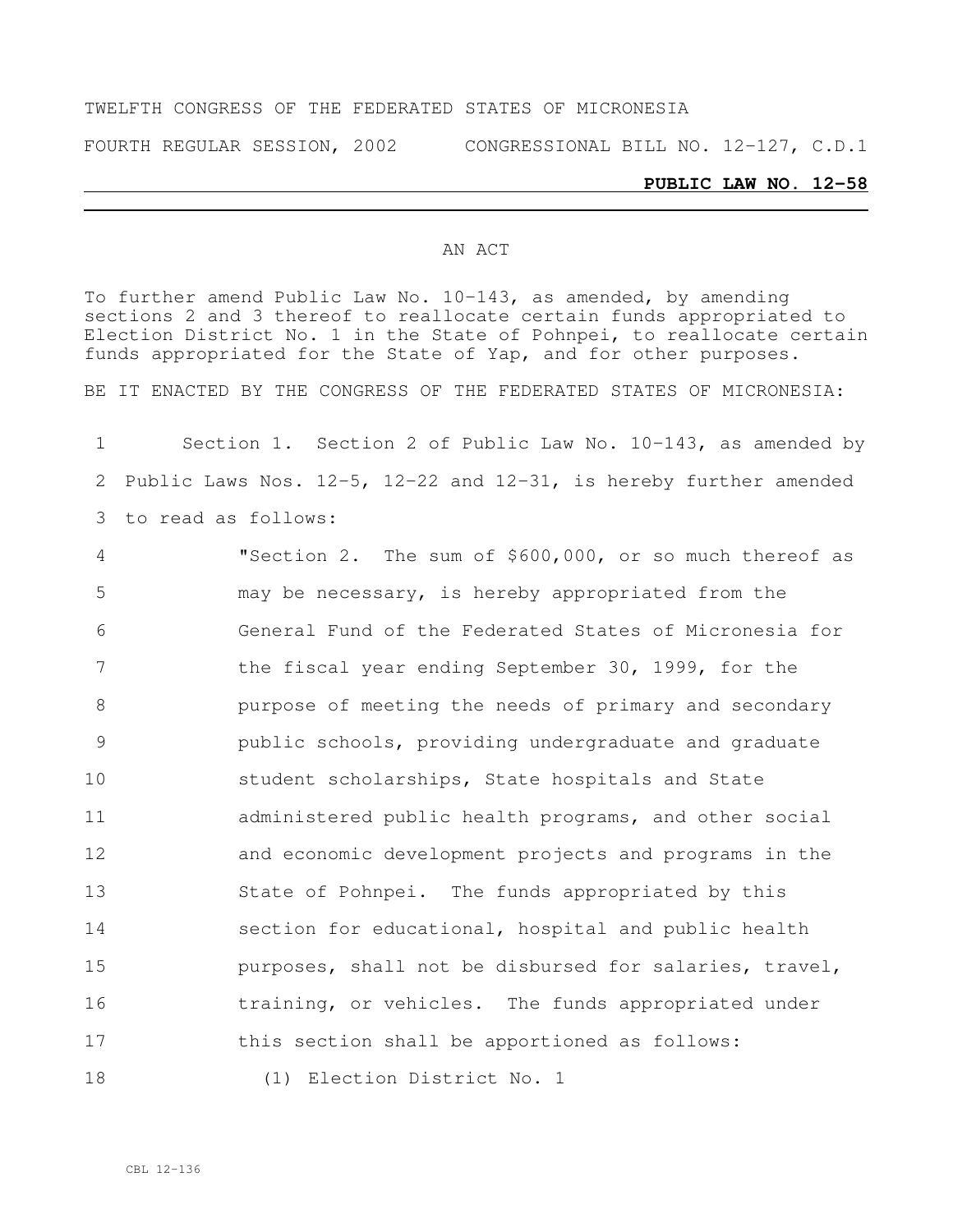# **PUBLIC LAW NO. 12-58**

| $\mathbf 1$   | (a) Graduate student scholarships for                        |
|---------------|--------------------------------------------------------------|
| 2             | students from Election District No. 1  \$<br>10,000          |
| 3             | (b) Agriculture Day promotional                              |
| 4             | 10,000<br>contest in Kolonia                                 |
| 5             | (c) Election District No. 1 project                          |
| 6             | implementation administrative expenses<br>10,000             |
| 7             | (d) Other educational, hospital and                          |
| 8             | 149,496<br>public health purposes                            |
| $\mathcal{G}$ | (e) Administrative expenses for                              |
| 10            | election district no. 1 office<br>10,504                     |
| 11            | 10,000<br>(f) Nukuoro oyster farm                            |
| 12            | 200,000<br>(2) Election District No. 2                       |
| 13            | $200,000$ "<br>(3) Election District No. 3                   |
| 14            | Section 2. Section 3 of Public Law No. 10-143, as amended by |
| 15            | Public Law No. 11-3, is hereby amended to read as follows:   |
| 16            | "Section 3. The sum of \$300,000, or so much thereof as      |
| 17            | may be necessary, is hereby appropriated from the            |
| 18            | General Fund of the Federated States of Micronesia for       |
| 19            | the fiscal year ending September 30, 1999, for the           |
| 20            | purpose of meeting the needs of primary and secondary        |
| 21            | public schools and State hospitals and State-                |
| 22            | administered public health programs in the State of Yap.     |
| 23            | The funds appropriated under this section shall be           |
| 24            | disbursed and used for educational, hospital and public      |
| 25            | health purposes, excluding any disbursement for              |

of 4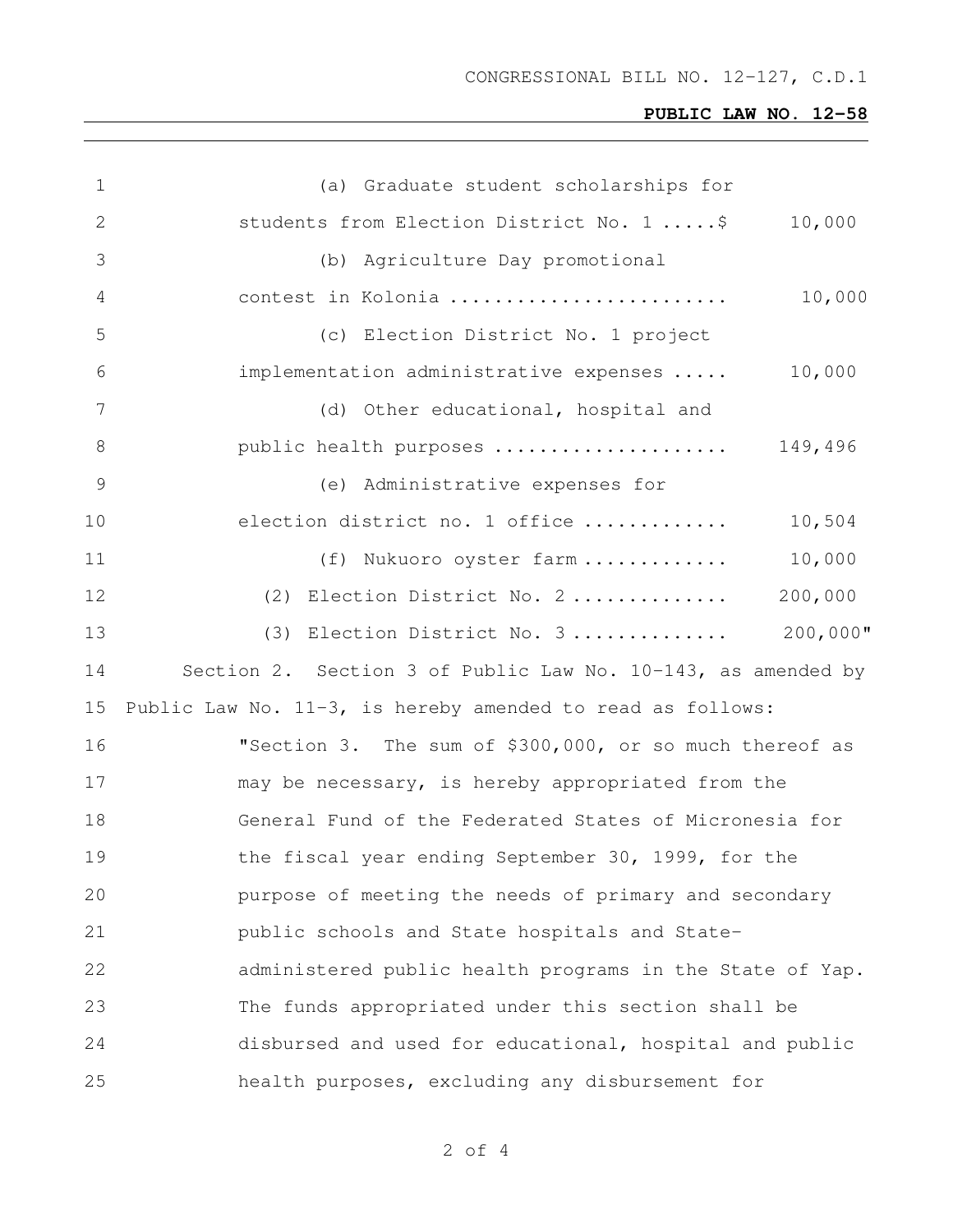# **PUBLIC LAW NO. 12-58**

| $\mathbf 1$   | salaries, travel (except relating to the APNLC or                       |         |
|---------------|-------------------------------------------------------------------------|---------|
| 2             | training) or vehicles. The funds appropriated herein                    |         |
| 3             | shall be apportioned as follows:                                        |         |
| 4             | (1) Hospital needs, high priority projects,                             |         |
| 5             | including training $\ldots \ldots \ldots \ldots \ldots \ldots \ldots \$ | 51,172  |
| 6             | (2) American Pacific Nursing Leadership                                 |         |
| 7             | Conference and nurses training                                          | 20,000  |
| $8\,$         | (3) COM-FSM Yap campus extension                                        |         |
| $\mathcal{G}$ | programs: Cooperative Extension Services,                               |         |
| 10            | Research Program at the Agriculture Research                            |         |
| 11            |                                                                         | 50,000  |
| 12            | (4) Solar energy projects for elementary                                |         |
| 13            | schools in Satawal, Lamotrek, Ifalik and                                |         |
| 14            |                                                                         | 100,000 |
| 15            | (5) Cultural program, Yap proper                                        | 25,000  |
| 16            | (6) Outer island water catchment                                        |         |
| 17            | construction and repair (Lamotrek,                                      |         |
| 18            | Ifalik, Elato, Falalis, Wottegai)                                       | 53,828" |
| 19            |                                                                         |         |
| 20            |                                                                         |         |
| 21            |                                                                         |         |
| 22            |                                                                         |         |
| 23            |                                                                         |         |
| 24            |                                                                         |         |
| 25            |                                                                         |         |